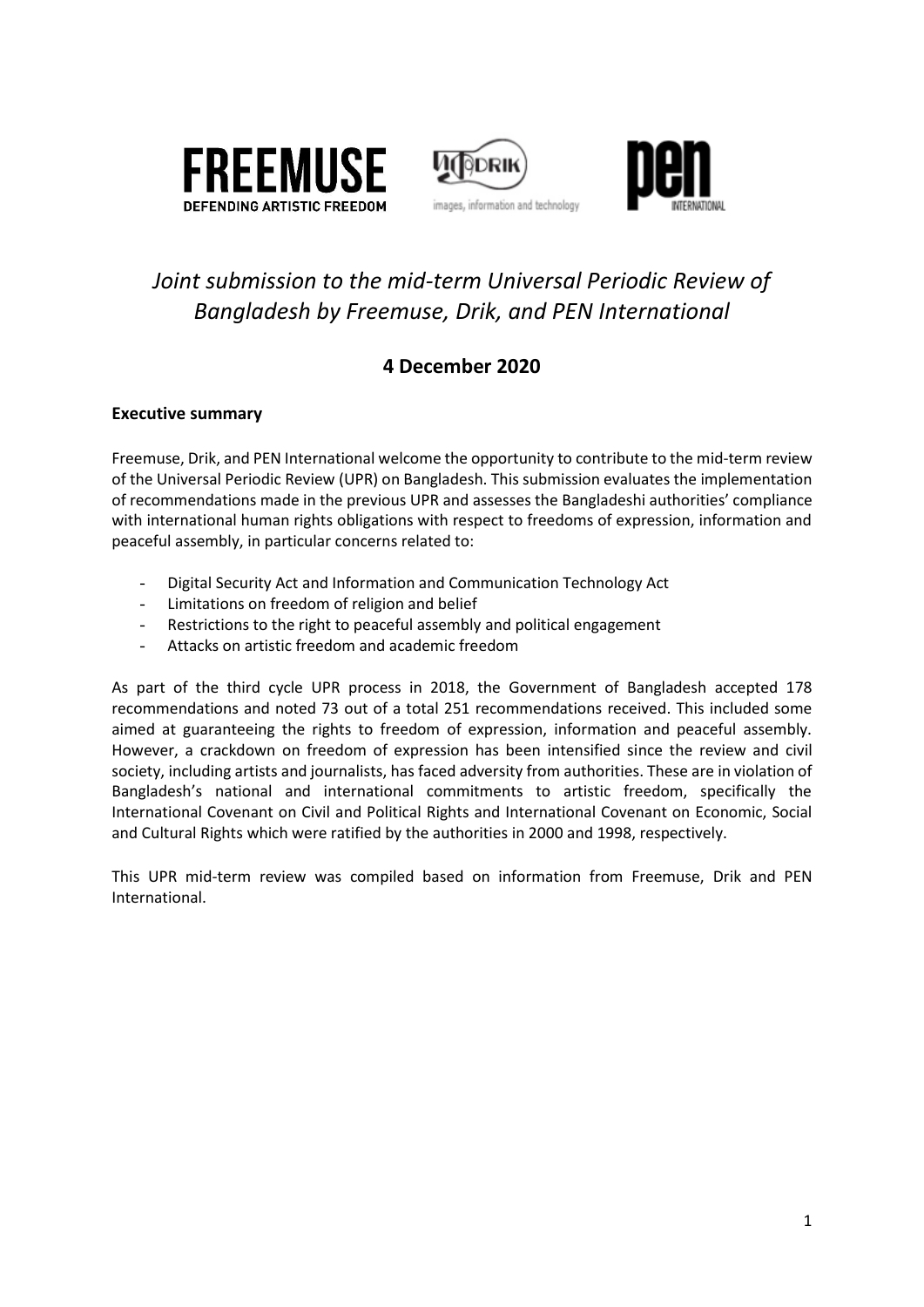





#### **SECTION A**

### Digital Security Act: a threat to freedom of expression

#### Third Cycle UPR Recommendations

The Government of Bangladesh accepted recommendations **147.67, 147.69, 147.70, 148.3, 148.13, 148.14, and 148.15** concerning the Information and Communication Technology Act and Digital Security Act. In accepting those recommendations, the government stated:

*"With a view to establishing balance between freedom of expression and public morality & interest, the GoB has approved the Digital Security Bill." 1*

The Government of Bangladesh also stated:

*"The Information and Communication Technology Act had been enacted in 2006 to legalize electronic signatures." Following questions raised by the media, the Government had found the section incongruous and agreed to repeal Section 57. "To combat cybercrime and ensure cybersecurity, Bangladesh was in the process of enacting the Digital Security Act, and would ensure it did not affect freedom of speech and of expression." 2*

#### Brief Assessment

In September 2018, Bangladesh accepted recommendations agreeing to review and amend existing laws and refrain from adopting new legislation placing undue restrictions and deterrents on the exercise of the rights to freedom of expression, information, and peaceful assembly. This included seven recommendations on the Digital Security Act (DSA), which was created using Section 57 of the 2006 Information and Communication Technology Act (ICT Act). Prior to enactment, the government repeatedly said that the Central Bank of Bangladesh has been the victim of cyber-related crimes several times in recent years and that the DSA was implemented to curb these crimes.

However, despite strong protests from international, regional and local journalists, lawyers, teachersstudents, internet users and human rights activists, the DSA was passed by voice vote in the Bangladesh Parliament on 18 September 2018 and the law has been in force since 8 October 2018. The DSA poses a grave danger to freedom of artistic expression through its provisions of absolute power for the government to arrest anyone – without a warrant – whose activities are considered harmful or a threat on suspicions that a crime might be committed in the digital space. This is supported by the 1898 Code of Criminal Procedure in Bangladesh which also permits authorities in the country to arrest individuals without a warrant.

The transition from Section 57 of the ICT Act to the DSA has been enacted in a context of growing social movements that do not justify the repression of protests and dissenting voices. Crucially, the impact of these restrictions has been amplified during 2020 due to the spread of COVID-19, and at a time when the government of Bangladesh released 2,800 prisoners convicted of minor offences, the

[ny.un.org/doc/UNDOC/GEN/G18/050/26/PDF/G1805026.pdf?OpenElement](https://documents-dds-ny.un.org/doc/UNDOC/GEN/G18/050/26/PDF/G1805026.pdf?OpenElement)

<sup>1</sup> A/HRC/WG.6/30/BGD/1[, https://documents-dds-](https://documents-dds-ny.un.org/doc/UNDOC/GEN/G18/050/26/PDF/G1805026.pdf?OpenElement)

<sup>2</sup> A/HRC/39/12[, https://documents-dds-ny.un.org/doc/UNDOC/GEN/G18/211/03/PDF/G1821103.pdf?OpenElement](https://documents-dds-ny.un.org/doc/UNDOC/GEN/G18/211/03/PDF/G1821103.pdf?OpenElement)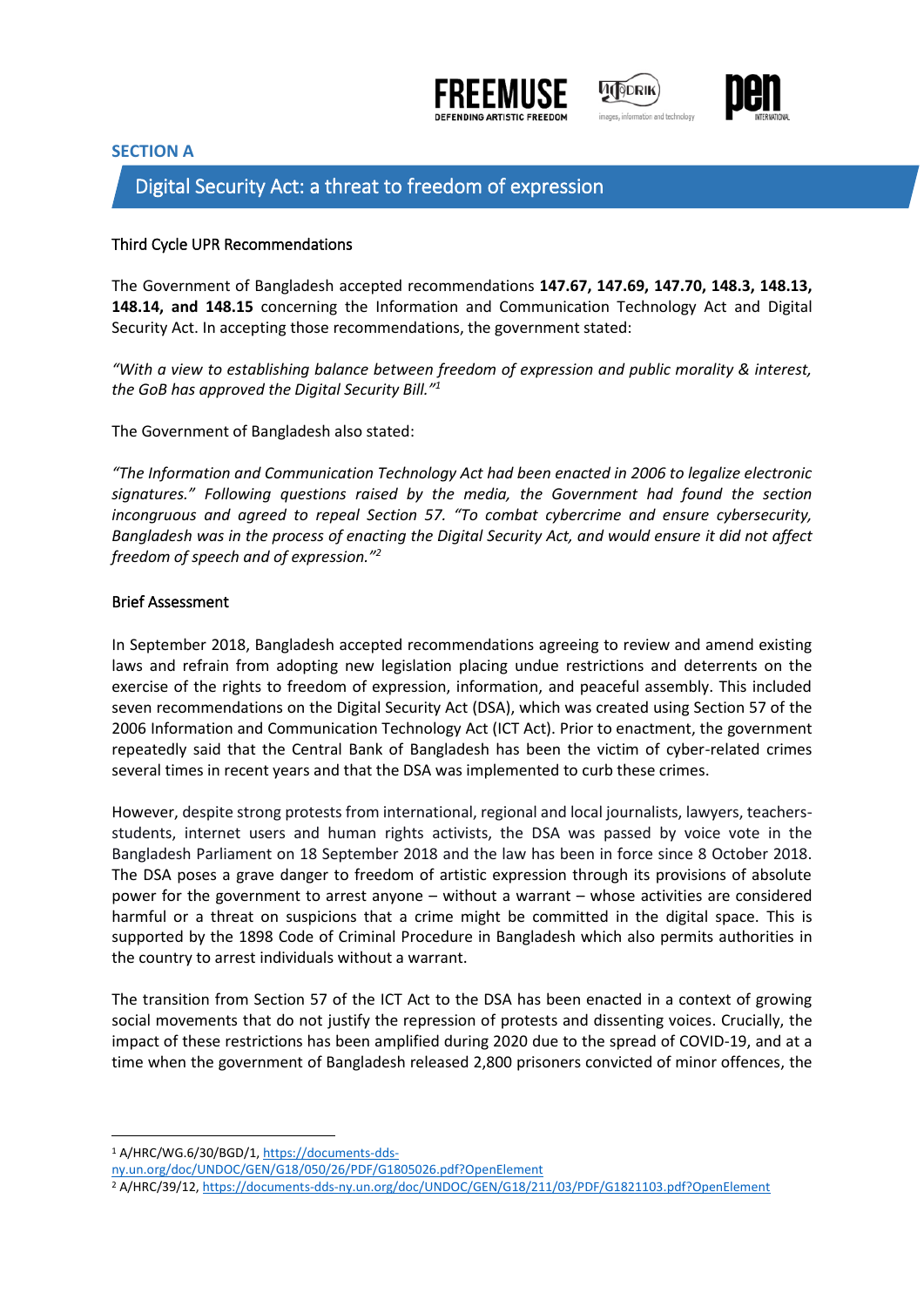



ÌDR⊪

authorities have continued to imprison people who are expressing their right to freedom of political and cultural expression. 3

Moreover, following the first three cases of COVID-19 being reported in Bangladesh on 8 March 2020, the Department of Information and Communication Technology, a division of the Ministry of Posts and Telecommunications, issued the Digital Security Rules 2020 under the DSA 2018 (ICT Department, Government of Bangladesh) which contains several provisions that restrict the right to freedom of expression, privacy and various civil rights and criminalize pro-opposition activities by the citizens. This has contributed to a challenging environment for artists and civil society actors in the country, with the DSA and its arbitrary implementation not only threatening the right to free expression and speech, but also threatening the right to life and livelihood in the country.

# **1. DIGITAL SECURITY ACT Note and the CONSTRUCT CONSTRUCT ACT** Not implemented

No progress perceived

- **147.69** Take effective measures to ensure freedom of expression and end all assaults on journalists and human rights defenders, as well as ensure that the proposed Digital Security Act is in line with international standards (Estonia)
- **147.70** Guarantee freedom of expression in the Digital Security Act (France)
- **148.14** Review and redraft the proposed Digital Security Act to ensure online freedom of expression (Norway)
- **148.15** Redraft the Digital Security Act in line with international norms and standards for freedom of expression (Sweden)

#### Legislation

In the two years since the third cycle UPR, authorities in Bangladesh have not redrafted the Digital Security Act in alignment with international human rights standards. This has created a dangerous precedent in Bangladesh whereby the vague wording of the DSA provides authorities with the ability to criminalise any creative and political expressions that are deemed to undermine their authority, such as during a demonstration.

Central to this is Section 21 of the DSA which authorises a 30 million taka fine (approx. 300,000 euro) and/or life imprisonment as "*punishment for making any kind of propaganda or campaign against liberation war, spirit of liberation war, father of the nation, national anthem or national flag",* including *"If any person, by means of digital medium, makes or instigates to make any propaganda".<sup>4</sup>* Artists, journalists, and human rights defenders are often charged under this clause due the vague language allowing for an arbitrary application to silence dissenting expressions.

Similarly, Section 25 of the DSA provides special protection to the state and thus may be used to prohibit or punish legitimate political expression by considering it an offence to undertake the *"transmission, publication, etc. of offensive, false or threatening data-information"* through *"any* 

<sup>3</sup> AA (2020). *Bangladesh starts releasing prisoners amid pandemic,* [https://www.aa.com.tr/en/asia-pacific/bangladesh](https://www.aa.com.tr/en/asia-pacific/bangladesh-starts-releasing-prisoners-amid-pandemic/1827739)[starts-releasing-prisoners-amid-pandemic/1827739](https://www.aa.com.tr/en/asia-pacific/bangladesh-starts-releasing-prisoners-amid-pandemic/1827739)

<sup>4</sup> Government of the People's Republic of Bangladesh (2018). *Digital Security Act*[, https://www.cirt.gov.bd/wp](https://www.cirt.gov.bd/wp-content/uploads/2020/02/Digital-Security-Act-2020.pdf)[content/uploads/2020/02/Digital-Security-Act-2020.pdf](https://www.cirt.gov.bd/wp-content/uploads/2020/02/Digital-Security-Act-2020.pdf)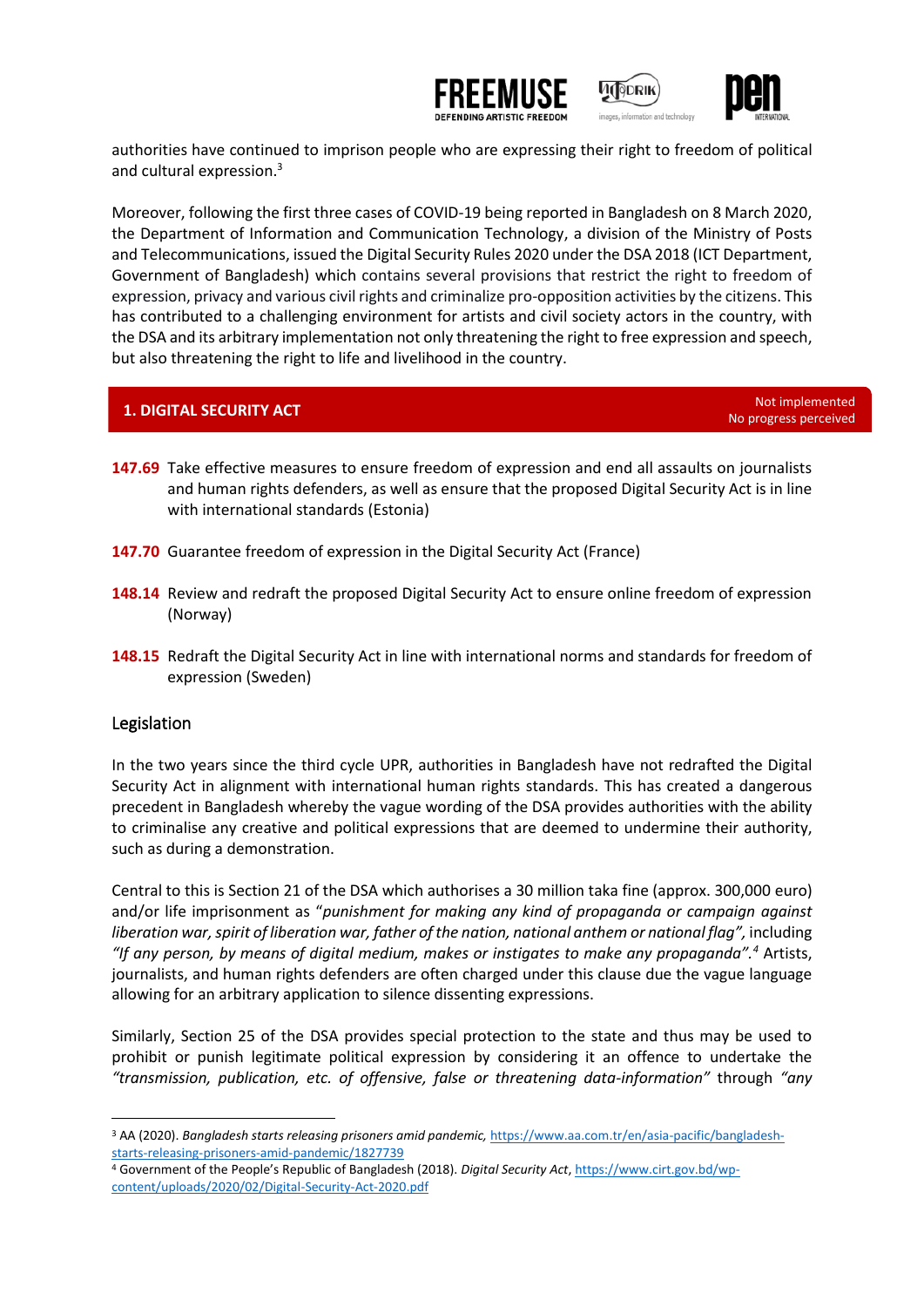





website or any other digital medium".<sup>5</sup> If found guilty, individuals can be jailed for five years and fined, with the vague clause and disproportionately harsh penalty leading to self-censorship amongst artists and human rights defenders.

Also restrictive to the right to artistic freedom is Section 28 of the DSA which charges individuals with a penalty of up to five years imprisonment for the *"publication, broadcast, etc. of information in website or in any electronic format that hurts the religious values or sentiment".<sup>6</sup>* Unlike Section 57 of the ICT Act, this clause requires *"an intention to hurt or provoke the religious values or sentiments"* but is often applied in ways that do not uphold international human rights standards.

To enable authorities to arbitrarily implement the DSA, Section 43 permits police officers to *"search, seizure and arrest without warrant"* if *"any police officer has reasons to believe that an offence under this Act has been or is being committed, or is likely to be committed in any place, or any evidence is likely to be lost, destroyed, deleted or altered or made unavailable in any way"*. 7

#### **Violations on freedom of expression online**

In 2020, Freemuse has documented three imprisonments of artists in Bangladesh under the DSA. According to the Bangladesh government's Cyber Crime Tribunal more than 2000 cases have been filed since the DSA came into effect on 8 October 2018, including more than 800 cases in the first nine months of 2020. <sup>8</sup> This proliferation is part attributable to COVID-19 as artists, academics, journalists, and other civil society actors have been charged and/or imprisoned for criticising the government's handling of the pandemic, including more than 20 journalists imprisoned for their criticisms on social media. <sup>9</sup> These negative developments were also highlighted in the 2020 World Press Freedom rankings which placed Bangladesh at 151 out of 180 countries as a result of the increase in media freedom violations and a "custom-made judicial weapon for silencing troublesome journalists" in the DSA.<sup>10</sup>

Illustrative of the restrictions on freedom of expression is the 5 May 2020 arrest of cartoonist Kabir Kishore and writer Mushtak Ahmed from their homes in the Kakrail and Lalmatia areas by the anticrime and terrorism enforcement, Rapid Action Battalion (RAB).<sup>11</sup> On 2 May 2020, the artists were detained in secret by RAB for 96 hours and charged at the Ramna Police Station under Sections 21, 25, 31 and 35 of the DSA for criticizing the government's response to COVID-19 in Kishore's cartoon series, *Life in the Time of Corona*, and Ahmed's recently published article documenting the shortage of protective equipment in the medical industry. Alongside Kishore and Ahmed, the authorities arrested two others and charged seven more under the DSA for "spreading rumours and misinformation on Facebook".

On 17 May, 16 and 28 June, and 23 July 2020, police officers subject Kishore and Ahmed to jail gate interrogations claiming that their activities on social media led to confusion, instability, and chaos among the people. The Dhaka division of the RAB (RAB-3) cyber team discovered a Facebook page, *I* 

<sup>8</sup> Amnesty International (2020). *Bangladesh: Escalating attacks on the media must stop,*  <https://www.amnesty.org/en/latest/news/2020/10/bangladesh-escalating-attacks-on-the-media-must-stop/> <sup>9</sup> Human Rights Watch (2020). *Bangladesh: Mass Arrests Over Cartoons, Posts,*  <https://www.hrw.org/news/2020/05/07/bangladesh-mass-arrests-over-cartoons-posts>

<sup>11</sup> Human Rights Watch (2020). *Bangladesh: Mass Arrests Over Cartoons, Posts,*

<sup>5</sup> Ibid

<sup>6</sup> Ibid

<sup>7</sup> Ibid

<sup>10</sup> Reporters Without Borders (2020). *Bangladesh/Index details*[, https://rsf.org/en/bangladesh](https://rsf.org/en/bangladesh)

<https://www.hrw.org/news/2020/05/07/bangladesh-mass-arrests-over-cartoons-posts>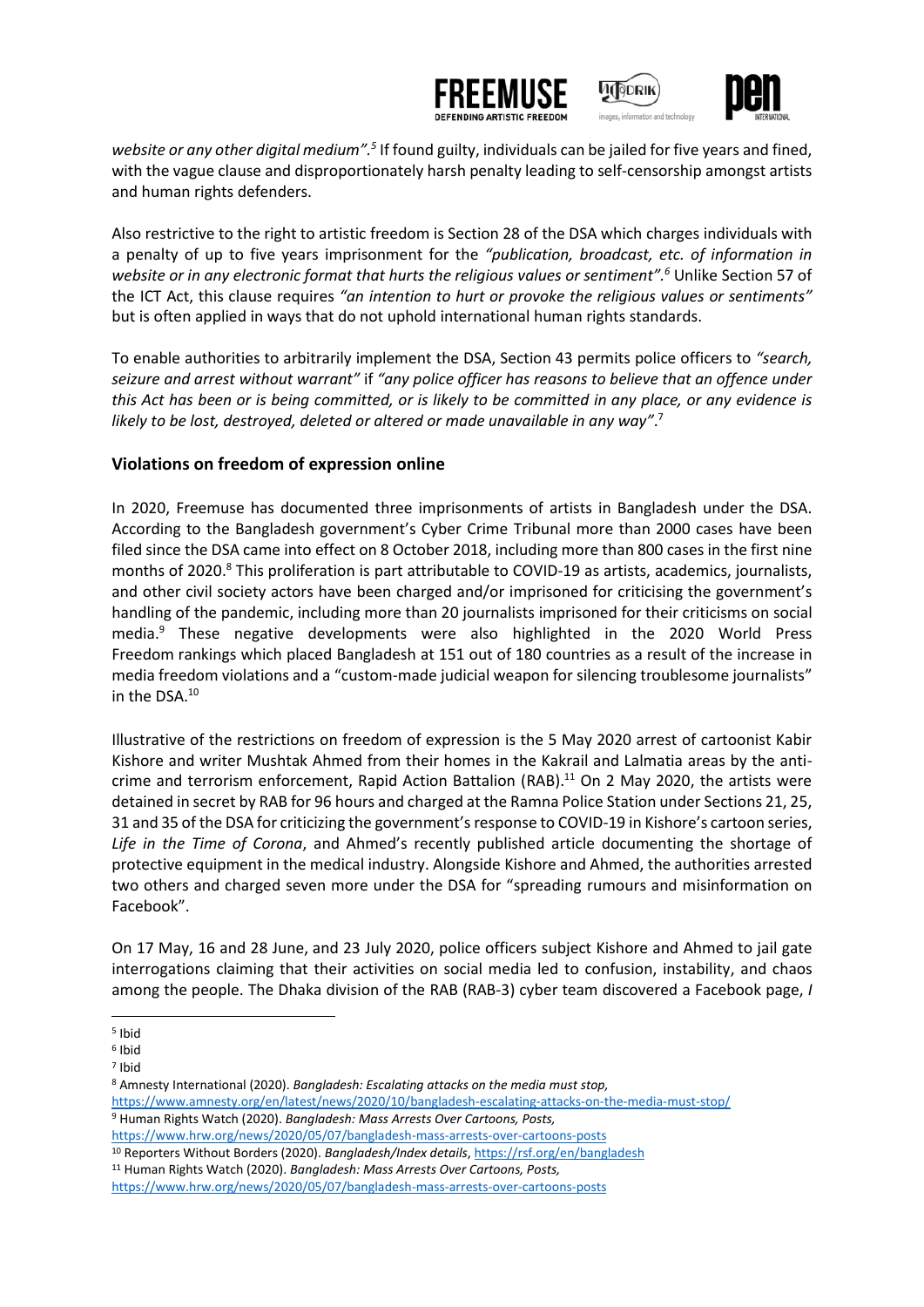





*am Bangladeshi*, which is being used as evidence by the RAB 'cyber verification cell' as spreading rumours about COVID-19 and which Ahmed is alleged to be an administrator of. Freemuse, Drik, and PEN International call for the immediate release of Kishore and Ahmed, and are concerned that the short period of enforced disappearances and use of a terrorist unit to silence the criticisms of the artists is in clear violation of the Constitution of Bangladesh and international human rights standards, particularly the ICCPR and ICESCR.

Between January and October 2020, at least 51 journalists have been prosecuted under the DSA.<sup>12</sup> This includes photojournalist Shafiqul Islam Kajal who was found after 53 days of an enforced disappearance following an arrest on 3 May by the Border Guard Bangladesh for an alleged illegal entry into Bangladesh near Sadipur border.<sup>13</sup> Incarcerated Kajol had three cases filed under the DSA and a case under Section 54 of the Code of Criminal Procedure (CrPC) despite there being no order for the cases under the DSA and no specific list of offences for the charge under the CrPC. Kajol was granted bail by the High Court Division on 24 November, but he is unable to leave the Keraniganj Central Jail due to two more pending cases under the DSA. The High Court Division bench asked the investigating officers of the remaining two cases to submit reports to it on 15 December explaining whether they took permission from the cyber tribunal or not for continuing their investigation for the next 30 days after completion of 75 days since the cases were filed. In addition, the High Court Division bench also asked the tribunal to submit separate reports to it on whether the tribunal granted permission to the investigating officers as per the concerned law.

On 7 April 2020, journalist Jamal Mir and five other journalists went to investigate the location of an alleged drug trade and prostitution ring in Bangladesh.<sup>14</sup> After a video showed the journalists entering the location, a case was filed on the grounds of defamation under Sections 29 and 31 of the DSA and under provisions on trespassing and extortion under 448/323/379/506 of Penal Code 1860 at the Barguna Sadar Police Station. On 10 November 2020, Mir was granted bail after three failed attempts but on 12 November government prosecutors filed an appeal to block the order, leading to Mir remaining detained under an eight-week stay. Despite no charge sheet being filed, Mir faces a maximum penalty of life in prison if convicted. Banglanews24 has temporarily expelled him and also expressed his inability to provide any kind of assistance in case of any communication.

#### Recommendations

The Government of Bangladesh should:

- 1. Repeal the Digital Security Act to comply with the international standards for freedoms of expression, information and peaceful assembly as provided in the International Covenant on Civil and Political Rights.
- 2. Disband the Rapid Action Battalion and replace it with an independent force that upholds human rights.

<sup>12</sup> The Daily Star (2020). *Bids to silence journos deafening,* [https://www.thedailystar.net/frontpage/news/bids-silence](https://www.thedailystar.net/frontpage/news/bids-silence-journos-deafening-1987781)[journos-deafening-1987781](https://www.thedailystar.net/frontpage/news/bids-silence-journos-deafening-1987781)

<sup>13</sup> The Daily Star (2020). *Bids to silence journos deafening,* [https://www.thedailystar.net/frontpage/news/bids-silence](https://www.thedailystar.net/frontpage/news/bids-silence-journos-deafening-1987781)[journos-deafening-1987781](https://www.thedailystar.net/frontpage/news/bids-silence-journos-deafening-1987781)

<sup>14</sup> Committee to Protect Journalists (2020). *Bangladesh prosecutors block bail of journalist Jamal Mir,*  <https://cpj.org/2020/11/bangladesh-prosecutors-block-bail-of-journalist-jamal-mir/>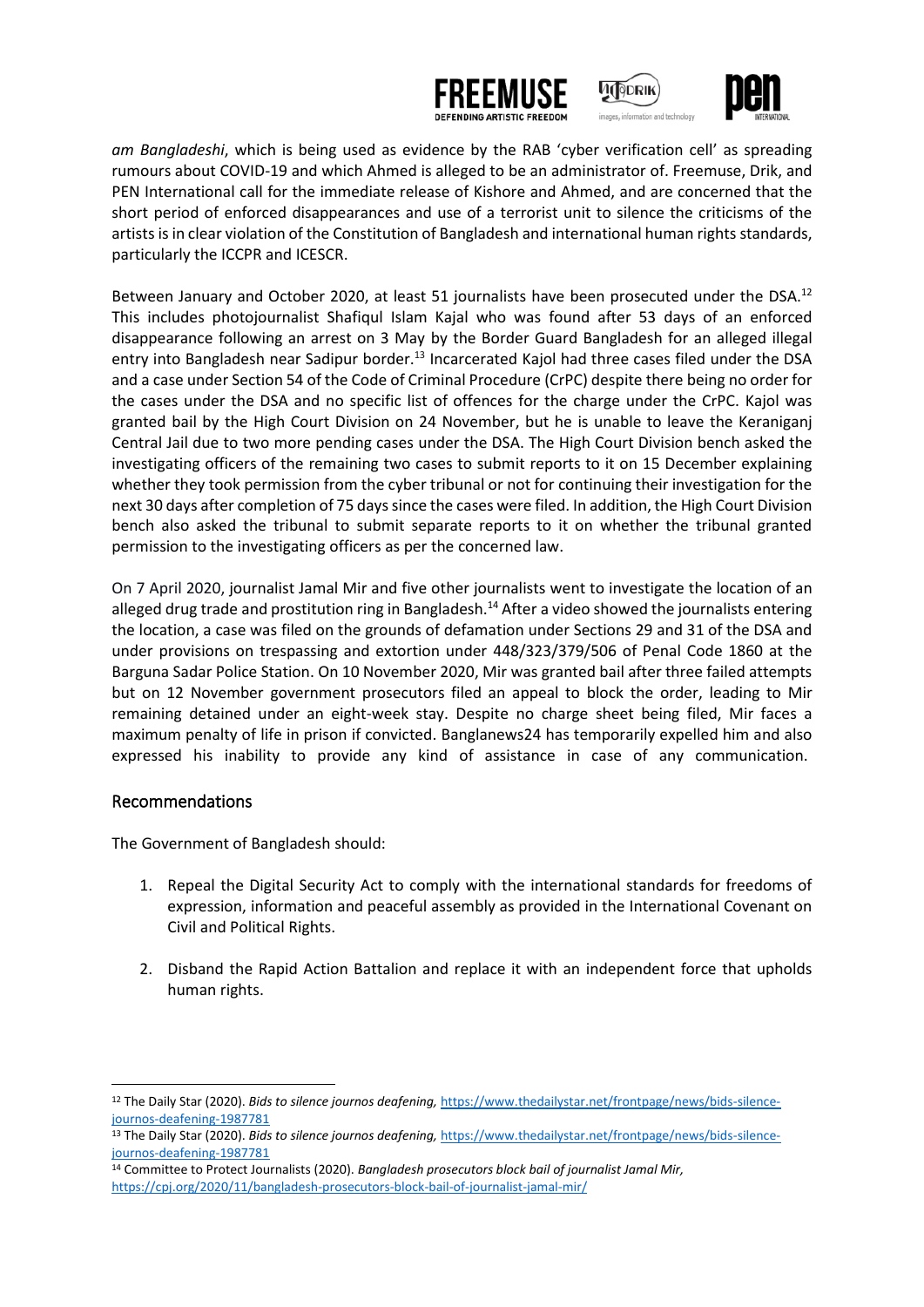





- 3. Formulate the internet policy of Bangladesh in accordance with its obligations under international law and ensure that the internet remains an open and public forum for freedom of expression online.
- 4. Ensure that any restriction, limitation, or interference with the use of the internet should have an ultimate objective under international standards and such intervention should be consistent with that objective.

# **2. INFORMATION, COMMUNICATION, AND TECHNOLOGY ACT**

No Perceived Progress

- **147.67** Protect freedom of expression in media, politics and religion, and work with civil society to address concerns regarding section 57 of the Information and Communication Technology Act (United Kingdom of Great Britain and Northern Ireland)
- **148.3** Enforce constitutional provisions safeguarding freedom of expression, including by amending section 57 of the Information and Communication Technology Act and relevant provisions of the draft Digital Security Act (Australia)
- **148.13** Review and amend the laws that restrict freedom of expression, such as section 57 of the 2006 Information and Communication Technology Act (Mexico)

#### Legislation

Following more than 10 years of aggressive prosecutions against dissenting expressions in the country, the Government of Bangladesh upheld their accepted recommendations in the third cycle UPR and committed to repealing Section 57 of the ICT Act, alongside Sections 54, 55, 56, and 66, and replaced Section 57 with the DSA. Under the ICT Act, police officers are permitted to arrest anyone considered to be causing a deterioration in law and order, threatening the image of the state, or insulting religious feelings. These charges come with a maximum imprisonment of 14 years.

Freemuse, Drik, and PEN International commend the introduction of intent into a number of clauses in the DSA - such as the intention to hurt or provoke the religious values under Section 28 - and the introduction of limitations preventing prosecutions on the grounds of defamation under the 1860 Penal Code of Bangladesh.

However, by reincorporating Section 57 of the ICT Act, the DSA has continued the restrictions on freedom of expression in the country and intensified the threat to human rights in Bangladesh. In particular, this has been enabled by the non-bailable penalties in more than 14 offenses and intentionally vague definitions and exceptions.

#### Violations on freedom of expression

On 15 May 2019, actress Quazi Nawshaba Ahmed was charged with disseminating false and defaming information to tarnish the image of the country, deteriorating law and order, and hurting public sentiments under the ICT Act.<sup>15</sup> The charges came after Nawshaba went on Facebook Live and said

<sup>15</sup> The Daily Star (2019). *Nawshaba charged for spreading rumours on social media*, <https://www.thedailystar.net/city/news/nawshaba-charged-spreading-rumours-social-media-1749667>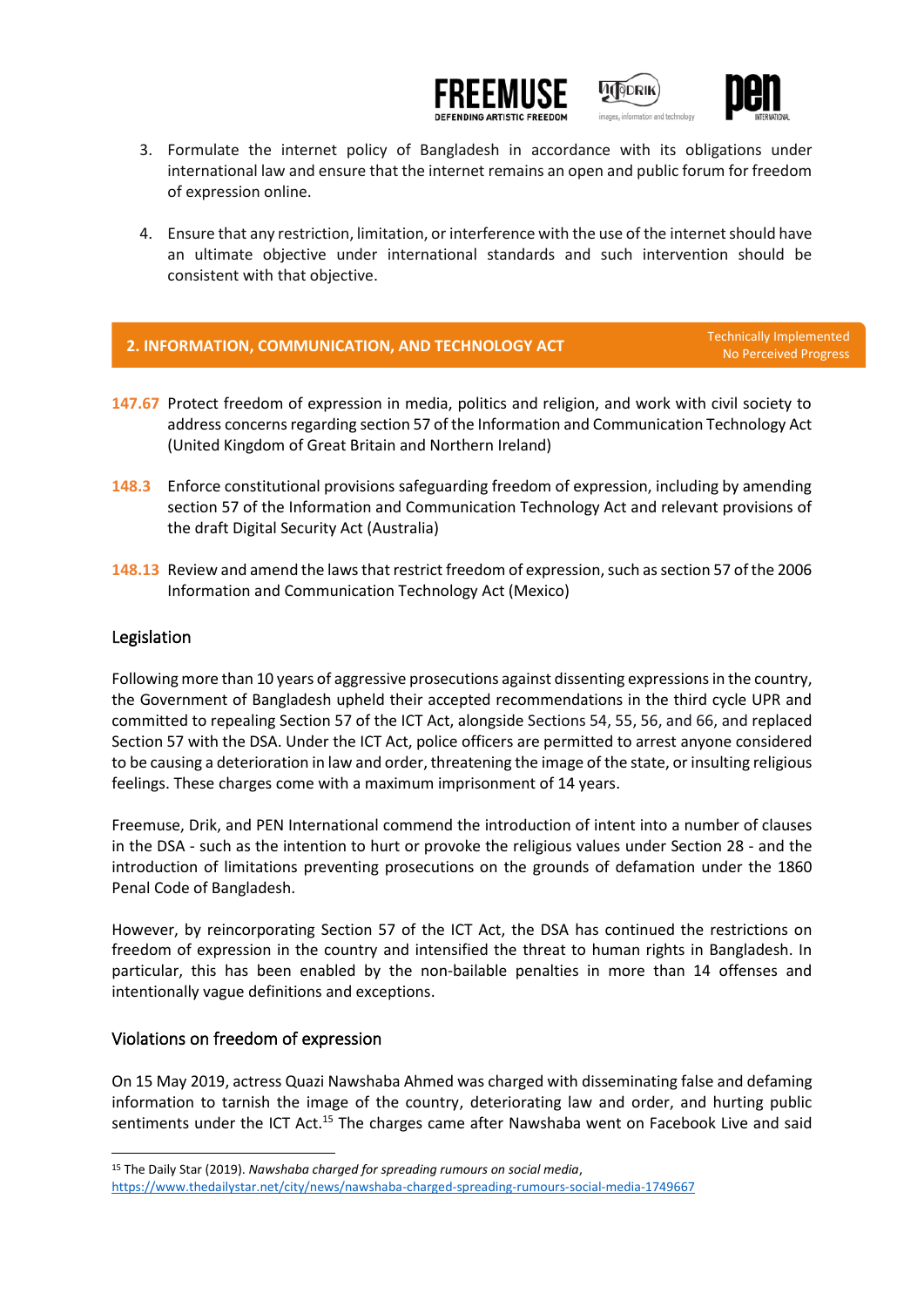





that two students had been killed and another had their eyes gauged out during a road safety movement on 5 August 2018 in Dhaka, and called on people to 'protect' the students via protesting. Nawshaba was initially detained on 4 August 2018 by RAB and granted bail on 23 August due to her health condition. On 8 December 2019, the Supreme Court in Bangladesh upheld the High Court order on the charges.

In a similar case, photojournalist and social activist Shahidul Alam was arrested by more than 20 plain clothed officers from his home in Dhaka hours after making comments relating to a privately-operated bus running over a group of students – killing two and injuring several others – being broadcast by a Qatar-based TV station. Alam was charged under Section 57 of the ICT Act and granted bail on the 6<sup>th</sup> attempt on 20 November 2018.<sup>16</sup> During the protest, more than 100 people were injured as police fired teargas and rubber bullets and crowds of people attacked protesters, photographers and the United States ambassador's car. The case remains ongoing.

During the third cycle UPR, the Government of Bangladesh informed the Human Rights Council that it had taken *"immediate actions to ensure justice, compensate victims, and fulfil demands of students, and enacted a new Road Transport Act 2018. The Government reiterated its commitment to ensure that everyone enjoys his or her democratic rights, including freedom of assembly and freedom of expression".<sup>17</sup>* Freemuse, Drik and PEN International are concerned that the detentions and charges presented against actress Quazi Nawshaba Ahmed and photojournalist Shahidul Alam indicate a neglect of this recommendation and remind Bangladesh of its commitments to upholding the accepted UPR recommendations and human rights obligations.

On 15 May 2019, writer and corporate lawyer Imtiaz Mahmood was arrested in Dhaka for a Facebook post where he commented on the rights of minorities in the Chittagong Hill Tracts (CHT) region.<sup>18</sup> Police arrested Mahmood in a case filed in July 2017 under Section 57 of the ICT Act in which a private citizen, Shafiqul Islam, alleged that one of Mahmood's Facebook posts had hurt religious sentiments and incited communal violence in Bangladesh's south-eastern Chittagong region. Mahmood, known for his pro-CHT activism, secured an anticipatory bail when the case was originally brought, but a Khagrachhari Court issued another warrant for arrest in May 2019. It is concerning that the space for legitimate expressions is being reduced and curtailed by non-state and state actors in Bangladesh.

This is also evident in the case of journalist Manik Raihan Bappi who was detained on 14 November 2020 under Section 57 of the ICT Act in a case filed five years ago.<sup>19</sup> On 30 November, Bappi was released from detention after being grated interim bail on 15 November. Alongside the charges against Bappi, 15 other journalists were accused of illicit activities – including corruption – at the Rajshahi University where Bappi was the former president of the Press Club and newspaper correspondent. It is concerning that charges under the restrictive ICT Act are continuing to be used by authorities in Bangladesh to silence civil society despite sections of the legislation being repealed.

#### Recommendations

<sup>16</sup> The Guardian (2018). *Photographer charged as police crackdown in Bangladesh intensifies*,

<https://www.theguardian.com/world/2018/aug/06/famed-bangladeshi-photographer-held-over-road-protest-comments> <sup>17</sup> A/HRC/39/2,<http://daccess-ods.un.org/access.nsf/Get?Open&DS=A/HRC/RES/39/2&Lang=E>

<sup>18</sup> Human Rights Watch (2019). *Bangladesh: New Arrests Over Social Media Posts*,

<https://www.hrw.org/news/2019/05/17/bangladesh-new-arrests-over-social-media-posts>

<sup>19</sup> Dhaka Tribune (2020) *RU journo out on bail in ICT case,* [https://www.dhakatribune.com/bangladesh/law](https://www.dhakatribune.com/bangladesh/law-rights/2020/12/01/ru-journo-out-on-bail-in-ict-case)[rights/2020/12/01/ru-journo-out-on-bail-in-ict-case](https://www.dhakatribune.com/bangladesh/law-rights/2020/12/01/ru-journo-out-on-bail-in-ict-case)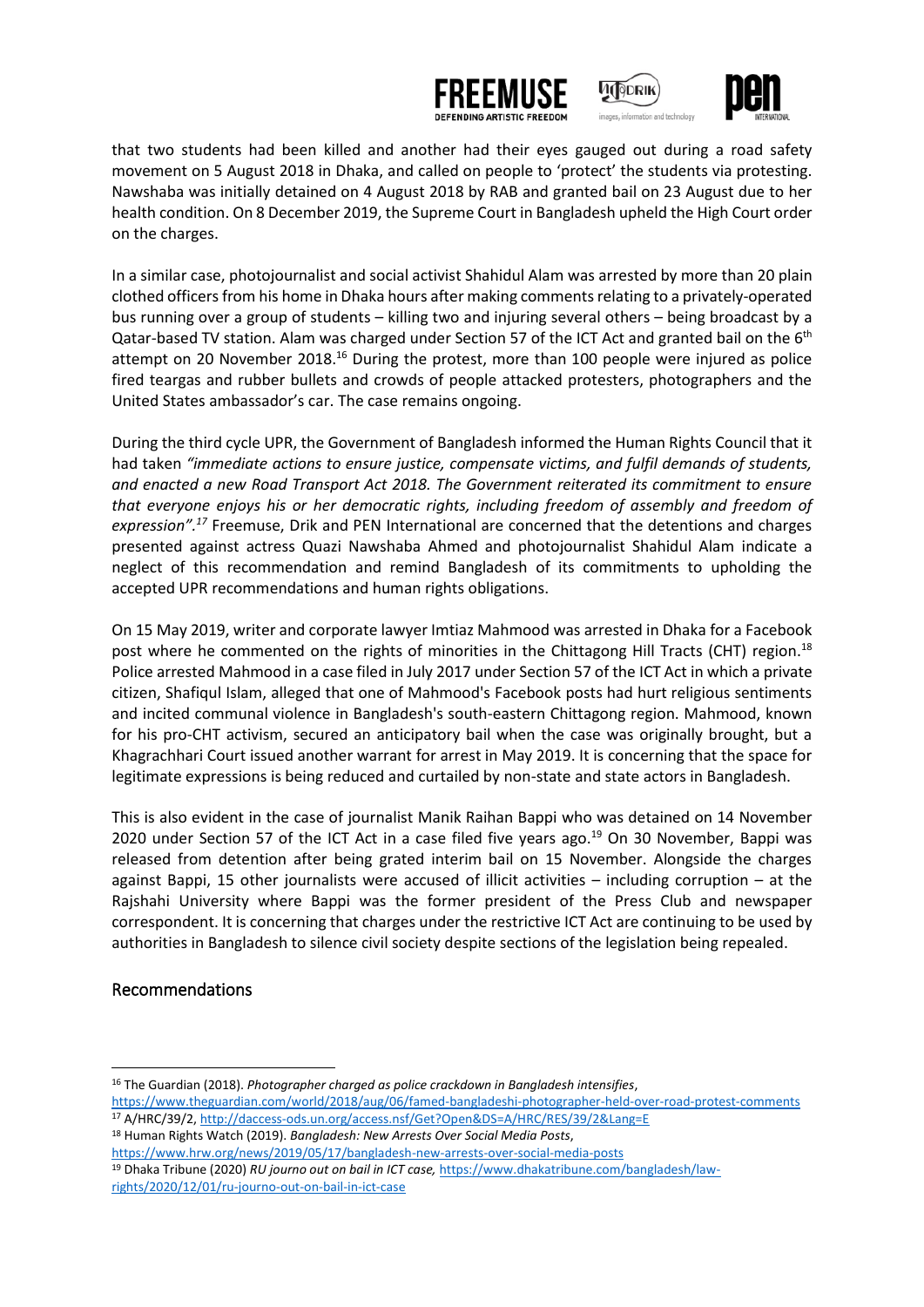





Under the third-cycle cycle UPR on Bangladesh, Freemuse, Drik and PEN International recommended the *"Repeal Section 57 of the Information, Communication, and Technology Act (ICT Act), that criminalizes several forms of artistic expressions and is open to misuse, in its entirety."* We commend the authorities in Bangladesh for repealing Section 57 of the ICT but continue to call for:

1. All existing charges under Section 57 of the Information, Communication, and Technology Act to be dropped.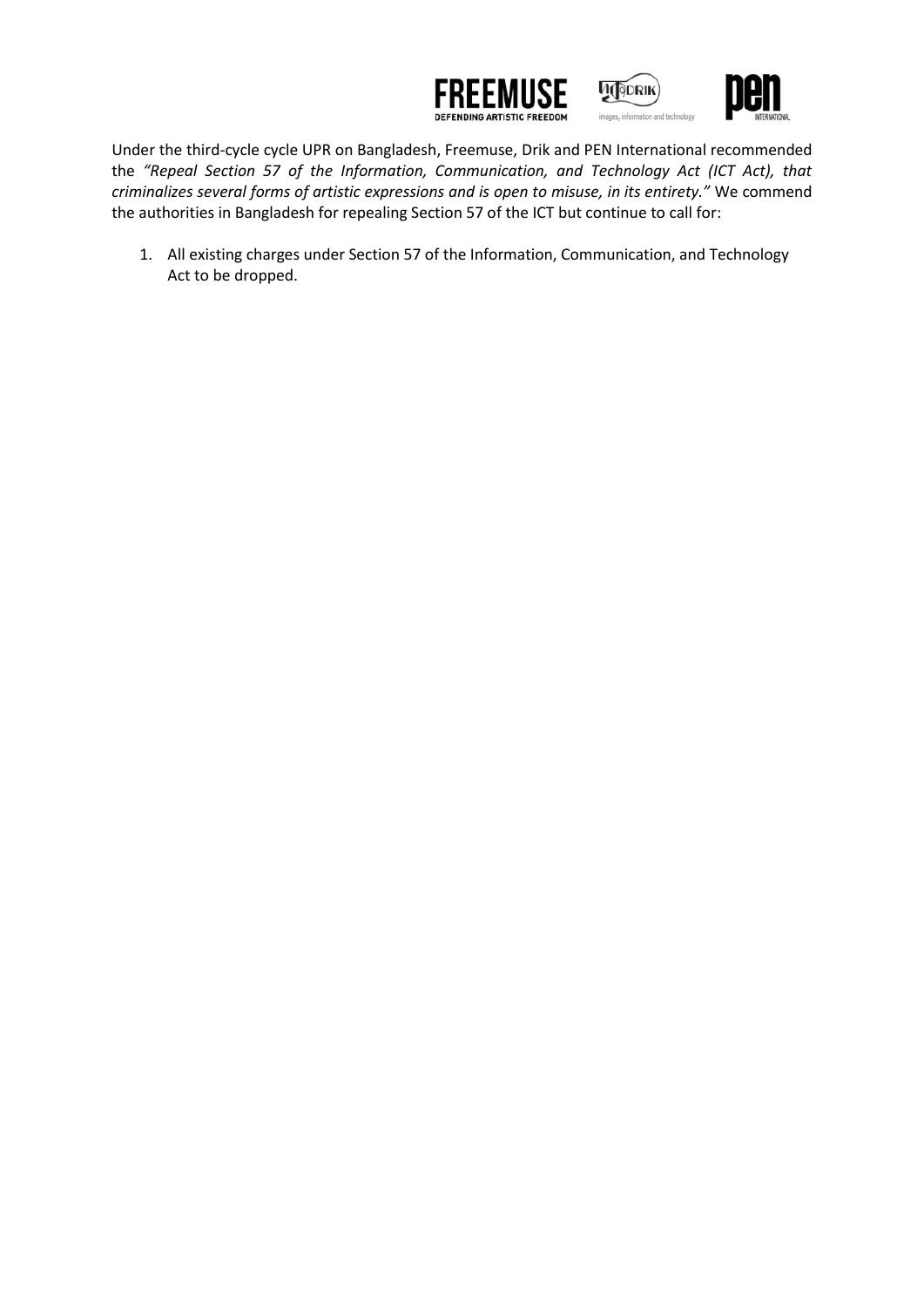





#### **SECTION B**

### **Religious and political tensions**

#### Third Cycle UPR Recommendations

The Government of Bangladesh fully supported recommendations **147.63, 147.64, 147.139, 147.256, 147.67, 147.74 and 148.4** concerning protections for freedom of religion and belief in the country. In accepting these recommendations, the government stated:

*"The GoB [Government of Bangladesh] maintains 'zero tolerance' policy to any form of violence against religious minorities under any pretext."<sup>20</sup>*

The Government of Bangladesh also stated that:

*"Any incident of violence against religious minorities is addressed as promptly as possible. The GoB has unequivocally condemned all incidents of violence against religious and ethnic minorities and taken appropriate legal actions to bring the perpetrators to justice."<sup>21</sup>*

#### Brief Assessment

Due to the proliferation of tensions in Bangladesh between civil society and government authorities and restrictions on freedom of religion and belief by marginalised groups, such as the Baul community, Freemuse, Drik and PEN International are concerned about the lack of implementation of recommendations accepted by the Government of Bangladesh during the third cycle UPR to improve political and religious freedoms.

In September 2018, the Government of Bangladesh accepted recommendations agreeing to review and amend existing laws to enhance religious freedoms and protect freedom of religion or belief for all citizens in the country. However, artistic works continue to be censored and artists detained on the grounds of insulting or hurting religious feelings and sentiments. Artist syndicates, non-state political and social groups, and artistic communities have introduced legal proceedings and social vindications against people whose expressions clash with the social and political discourses implemented by those in power; and authorities arbitrarily implement the DSA and Penal Code to criminalise criticisms of the authorities or religions, especially criticisms in the form of humour and satire.

Centrally, the public morality of a multi-ethnic and multi-cultural society like Bangladesh cannot be determined by any single nation or culture. The culture or morale of other anthropological groups outside the major culture may be different to that expressed as a social norm by those with structural and political power. This is affirmed by the 2011 General Comment 34 of the Human Rights Committee on Article 19 of the ICCPR which explains how the process or manner of protecting public morals cannot protect the morale of any single race, religion, or group.<sup>22</sup>

<sup>20</sup> A/HRC/WG.6/30/BGD/1, [https://documents-dds-](https://documents-dds-ny.un.org/doc/UNDOC/GEN/G18/050/26/PDF/G1805026.pdf?OpenElement)

[ny.un.org/doc/UNDOC/GEN/G18/050/26/PDF/G1805026.pdf?OpenElement](https://documents-dds-ny.un.org/doc/UNDOC/GEN/G18/050/26/PDF/G1805026.pdf?OpenElement) <sup>21</sup> A/HRC/WG.6/30/BGD/1, [https://documents-dds-](https://documents-dds-ny.un.org/doc/UNDOC/GEN/G18/050/26/PDF/G1805026.pdf?OpenElement)

[ny.un.org/doc/UNDOC/GEN/G18/050/26/PDF/G1805026.pdf?OpenElement](https://documents-dds-ny.un.org/doc/UNDOC/GEN/G18/050/26/PDF/G1805026.pdf?OpenElement)

<sup>22</sup> CCPR/C/GC/34, <https://www2.ohchr.org/english/bodies/hrc/docs/gc34.pdf>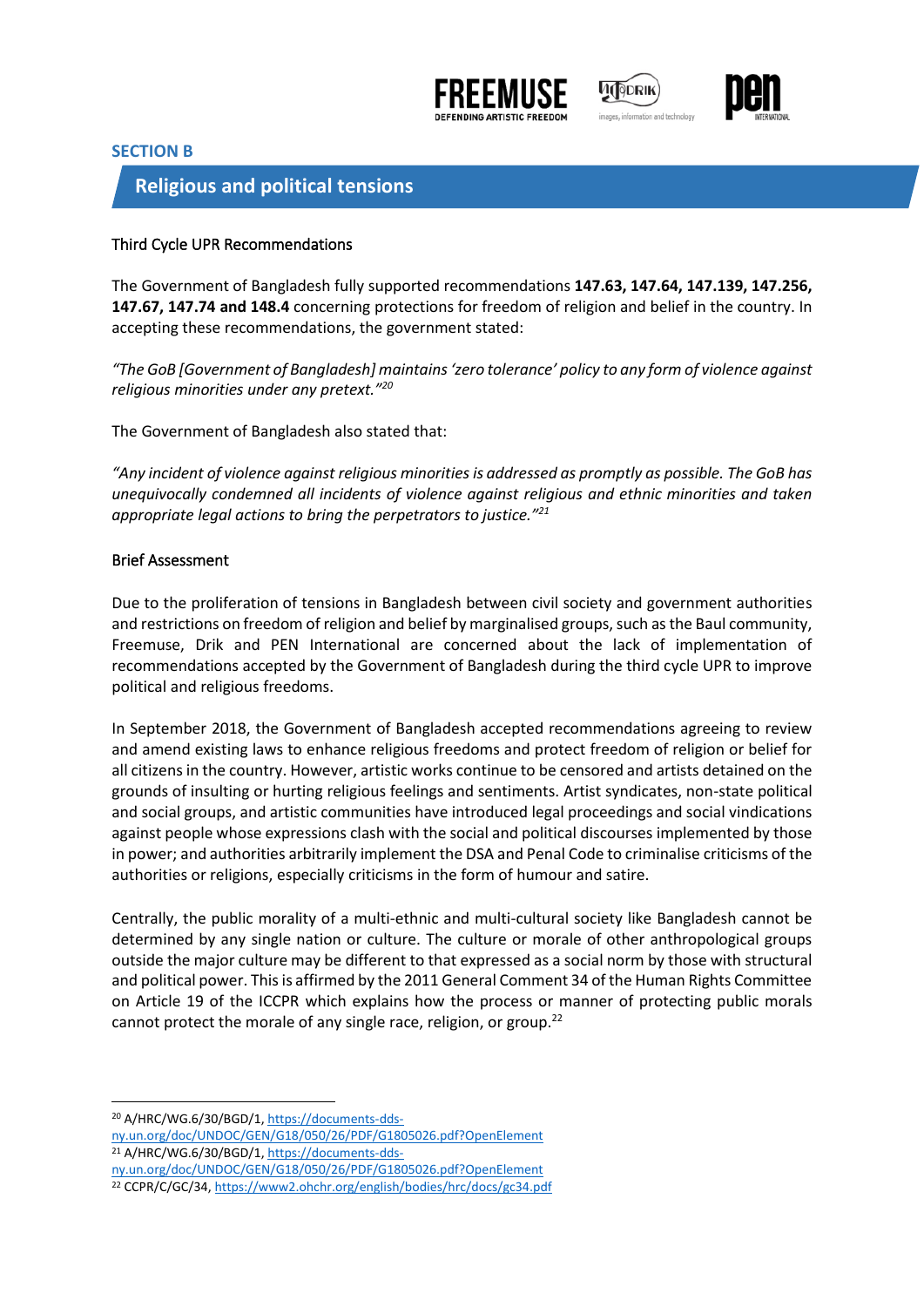





These laws, compounded by the diverse demographic structures in Bangladesh, transcend the parameters permitted under international human rights law. This is particularly crucial given that they are vague and henceforth create an environment of uncertainty about what content is permitted and how authorities and civil society can stifle legitimate expressions. Under the Penal Code there is no clear definition of what is meant by the terms "malicious intent" or "different class", leading to the Special Rapporteur on Minority Issues stating that in the vast majority of cases hate speech can be more effectively tackled through non-criminal measures such as education and promoting counterspeech and dialogue rather than detentions and imprisonment.<sup>23</sup>

Furthermore, in recent years, Baul's in Bangladesh have been forcibly marginalised and their artistic freedom censored and curtailed despite Baul songs being included on UNESCO's Representative List of the Intangible Cultural Heritage of Humanity. The Baul community are often subject to systematic harassment, partly because they do not identify with any organised religion nor deities, with the documented detentions since 2018 illustrating the protracted censorship against the mystic minstrels.<sup>24</sup>

### **1. RELIGIOUS FREEDOMS** Not implemented

No progress perceived

- **147.63** Work with civil society to develop a road map to implement Human Rights Council resolution 16/18 on combating religious intolerance (United Kingdom of Great Britain and Northern Ireland)
- **147.64** Continue working on enhancing religious freedom and prevention of extremism and violent extremism (Holy See)
- **147.139** Take additional measures, in consultation with civil society, to strengthen progressive social reforms, in particular to empower women and girls, and to combat religious extremism (Haiti)
- **147.156** Ensure the effective investigation and sanctioning of all cases of violence against religious minorities (Austria)
- **147.67** Protect freedom of expression in media, politics and religion, and work with civil society to address concerns regarding section 57 of the Information and Communication Technology Act (United Kingdom of Great Britain and Northern Ireland)
- **147.74** Continue efforts to protect freedom of expression and freedom of religion or belief for all citizens and residents, and to support civil society participation (Poland)
- **148.4** Ensure legal and constitutional protection of indigenous and religious minorities, and facilitate the reporting of violations of their rights (Estonia)

#### Legislation

<sup>23</sup> OHCHR (2015). *Council holds interactive dialogue with the Special Rapporteur on Minority Issues,* <https://www.ohchr.org/EN/NewsEvents/Pages/DisplayNews.aspx?NewsID=15716&LangID=E>

<sup>24</sup> UNESCO, *Baul songs, Intangible Cultural Heritage*[, https://ich.unesco.org/en/RL/baul-songs-00107](https://ich.unesco.org/en/RL/baul-songs-00107)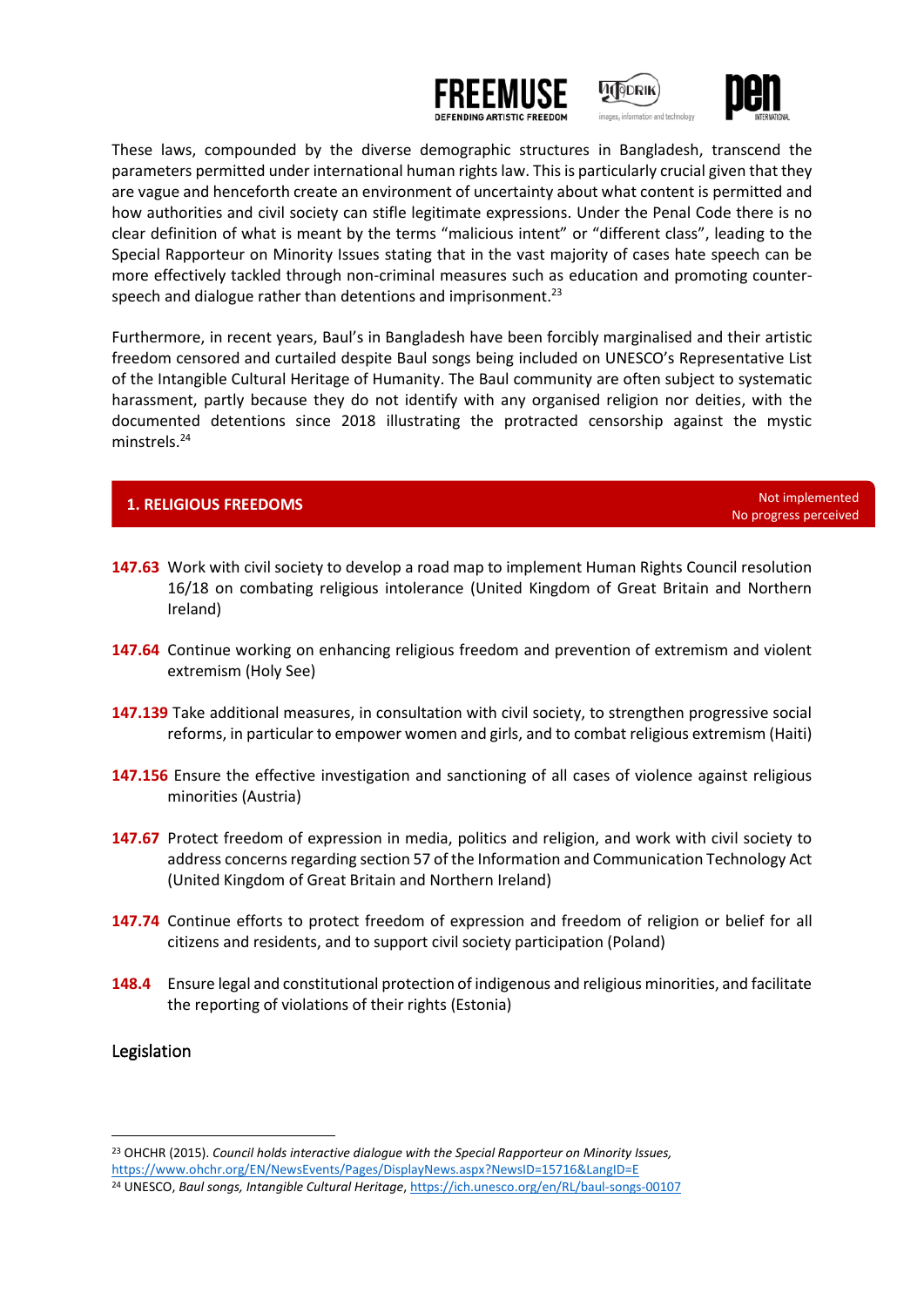





Section 28(1) of the DSA states *"if any person or group intentionally or knowingly with the aim of hurting religious sentiments or values or with the intention to provoke publish or broadcast anything by means of any website or any electronic format which hurts religious sentiment or values then such activity of that person will be considered an offence."*

In addition, Article 153-A of the 1860 Penal Code prescribes punishments for promoting *"enmity, hatred or ill-will between different class".* This mandates prosecutions for extremists who encourage religious hatred, particularly those who display evident alleged 'malicious intent' in their expressions, but the legislation is possible for implementation in situations whereby the authorities wish to criminalise dissenting voices.

Similarly, Section 295A of the Penal Code prohibits any person who has a "*deliberate*" or "*malicious*" intention of "*hurting religious sentiments*" and punishes those found guilty with a maximum life imprisonment. Other similar laws have been proposed by religious hardliners in Bangladesh.

Article 20 of the ICCPR explicitly provides that any advocacy of national, racial, or religious hatred that constitutes incitement to discrimination, hostility or violence is to be prohibited by law. However, the former Special Rapporteur on freedom of expression, Frank La Rue, clarified that this refers to very specific types of expression. In particular, the expression must meet the high thresholds of constituting "advocacy" and that advocacy has to be directed towards "incitement to discrimination, hostility or violence" against an individual because of their membership of one of the defined communities (national, racial or religious).<sup>25</sup> The Special Rapporteur is clear that the protection should be given to individuals and not to religions, concepts, or ideologies – as criticizing ideas must be allowed for democracy to exist.

#### Violations on freedom of expression

On 3 February 2020, a Dhaka court ordered an investigation into Bangladeshi Baul singer Rita Dewan under the DSA for allegedly making "derogatory comments" against religion and "hurting the religious sentiments of Muslims."<sup>26</sup> Dewan was alleged to have made derogatory comments against Allah during a musical competition performance with another singer in 2018. Another incitement under Sections 295 (A), 298,504 and 505(A) of the 1860 Penal Code was filed a day later to the Dhaka Chief Metropolitan Magistrate Court by producer and actor Russell Mia. These respectively refer to "deliberate and malicious acts intended to outrage religious feelings", using words "with deliberate intent to wound religious feelings", intentionally insulting and provoking the public and making prejudicial comments.<sup>27</sup> On 2 December 2020, the Cyber Tribunal Dhaka issued an arrest warrant against Dewan for hurting religious sentiments. The singer is currently in hospital after an accident whereby she hurt her spine and leg and broke her left arm.

In a similar case, on 11 January 2020 Bagladeshi Baul singer Shariat Boyati was arrested and accused of hurting the religious sentiments of Muslims for a stage performance at a folk music festival held in Dhaka on 24 December 2019.<sup>28</sup> Imam Mohammad Faridul Islam filed the case with Mirzapur Police Station on 9 January 2020 accusing Boyati of making derogatory comments that hurt his "religious sentiment" under Section 28 of the DSA. The musician was questioned in police custody for three days

<sup>25</sup>A/HRC/17/2[7 https://www2.ohchr.org/english/bodies/hrcouncil/docs/17session/A.HRC.17.27\\_en.pdf](https://www2.ohchr.org/english/bodies/hrcouncil/docs/17session/A.HRC.17.27_en.pdf) <sup>26</sup> WSWS (2020). *Folk singers charged for violating Bangladesh's draconian Digital Security Act*, <https://www.wsws.org/en/articles/2020/02/12/bang-f12.html>

<sup>27</sup> Government of Bangladesh (1860). *The Penal Code*[, http://bdlaws.minlaw.gov.bd/act-11/section-3116.html](http://bdlaws.minlaw.gov.bd/act-11/section-3116.html) <sup>28</sup> Dhaka Tribune (2020) *Why should Shariyat Boyati not get bail*?,

<https://www.dhakatribune.com/bangladesh/court/2020/02/12/hc-to-govt-why-shariat-boyati-should-not-get-bail>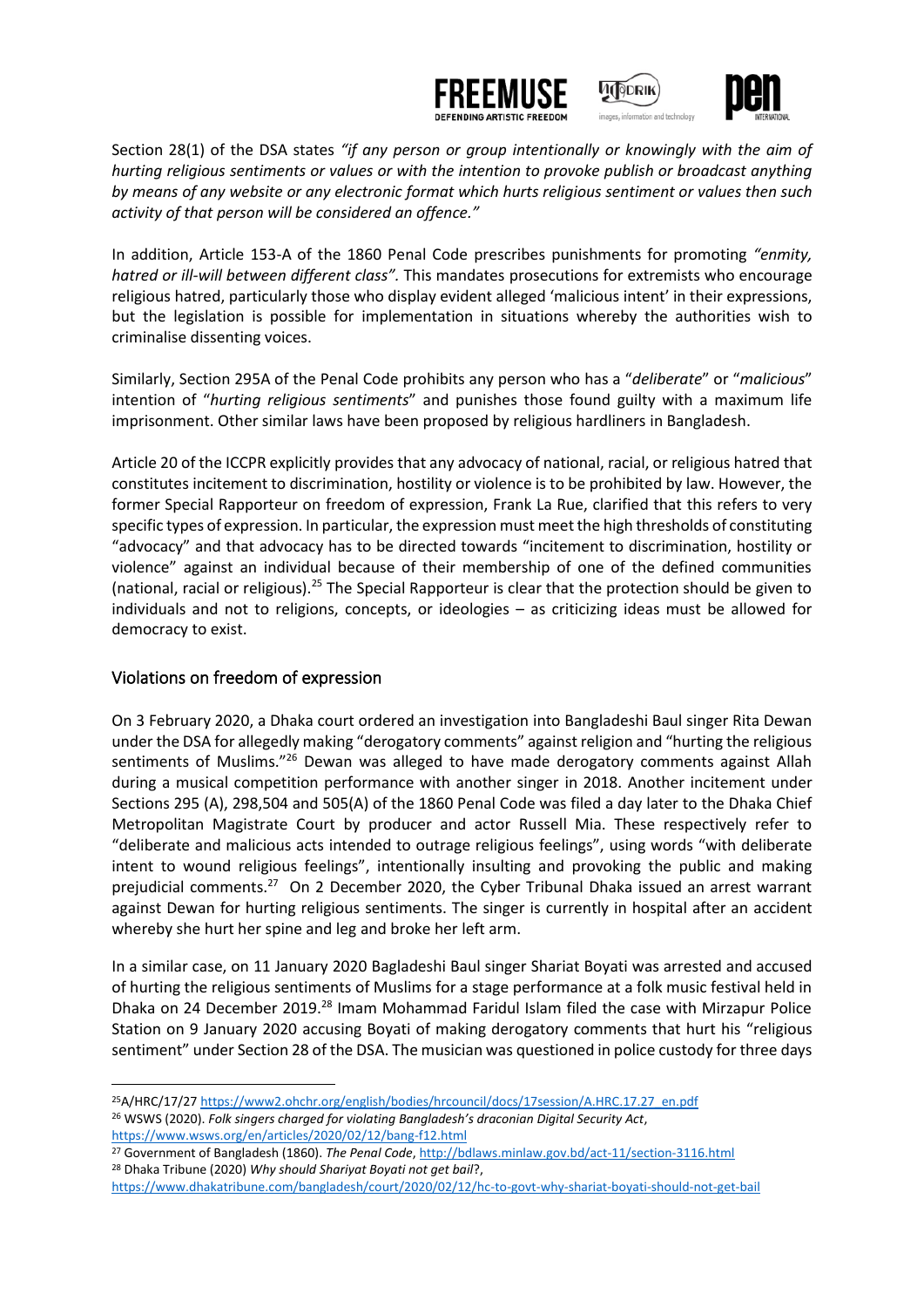





and sent to judicial court. On 28 July, Shariat Boyati was bailed. The case is under trial at Cyber Tribunal Dhaka. Freemuse, Drik and PEN International find the trend of keeping artists in pre-trial detention without pressed charges during the COVID-19 pandemic threatening to freedom of expression and the right to health and life; and remind Bangladesh of their obligations to national and international human rights mechanisms.

On 18 May 2020, unidentified individuals reportedly burnt the Ashor Ghor of Baul singer Ranesh Thakur to ashes in Sunamganj.<sup>29</sup> Many musical instruments including drums, harmonium and monochord kept in the room for performing musical programs were also burnt. On 20 May, local police detained a suspect in the case filed over the arson attack and on behalf of the government, the district administration allocated corrugated roofing sheets and cash assistance for the rebuilding of the music room. The singer lives next to this music room and was awoken during the night when the fire started. Thakur said that there were no electrical connections to the room from where a fire might have started.

On 14 May 2019, Barisal Kotwali police arrested poet Henry Sawpon from his residence in the Goal Pukur Christian community area in south-central Bangladesh for "hurting religious sentiments of the Christian and Muslim communities".<sup>30</sup> Barisal Metropolitan Police Commissioner Shahabuddin Khan stated that a priest of the local Catholic Church filed the allegation against Sawpon after his social media status criticising Lawrence Subrata Howlader, the Bishop of the Catholic Diocese of Barishal, for holding a cultural programme the day after many people were killed in series of terrorist attacks in churches and hotels in Sri Lanka. The poet, who was released on bail on 16 May 2019, has been charged under Sections 28, 29 and 31 of the DSA and could face up to 15 years in prison if found guilty.

#### Recommendations

Whilst Section 57 of the Information and Communication Technology Act was repealed following the third cycle UPR on Bangladesh, government authorities and existing legislation continue to restrict and impinge on the rights to freedom of expression and speech in the country. The government has not implemented its supported recommendations to develop and provide a safe environment for and freedom of expression, including artistic freedom. The Government of Bangladesh should:

- 1. Amend Sections 123A, 124A, 153A, 153B, 292, 294, 295A, 499, 501, 505A of the 1860 Penal Code to uphold the international standards of necessity and proportionality when criminalizing insults to religion or beliefs, criticisms of the authorities, acts of sedition, and expressions deemed to disturb public order or morality.
- 2. Amend all provisions that criminalize defamation, as well as artistic expressions, alleged to be obscene, hurt religious feelings or sentiments.
- 3. Take concrete measures, including educational programs, law enforcement training, and policies for the conservation, development and diffusion of culture to promote a tolerant society where artists and audiences are free to express themselves creatively and participate in cultural events without fear of reprisal, and without artists being forced to self-censor even if they address sensitive moral, political and religious issues.

<https://www.dhakatribune.com/bangladesh/nation/2019/05/14/poet-journalist-henry-swapon-arrested-jailed>

<sup>29</sup> Dhaka Tribune (2020). *Baul Ranesh Thakur's music room torched in Sunamganj*, [https://www.dhakatribune.com/bangladesh/nation/2020/05/19/baul-ranesh-thakur-s-music-room-torched-in](https://www.dhakatribune.com/bangladesh/nation/2020/05/19/baul-ranesh-thakur-s-music-room-torched-in-sunamganj?fbclid=IwAR3zOS2KjxOaNiwatZc_N-Ke74z8FKR6fTbQ8b8_inVw0J5-53FXPWebES4)[sunamganj?fbclid=IwAR3zOS2KjxOaNiwatZc\\_N-Ke74z8FKR6fTbQ8b8\\_inVw0J5-53FXPWebES4](https://www.dhakatribune.com/bangladesh/nation/2020/05/19/baul-ranesh-thakur-s-music-room-torched-in-sunamganj?fbclid=IwAR3zOS2KjxOaNiwatZc_N-Ke74z8FKR6fTbQ8b8_inVw0J5-53FXPWebES4) <sup>30</sup> Dhaka Tribune (2019). *Poet Henry Sawpon jailed in Digital Security Act case*,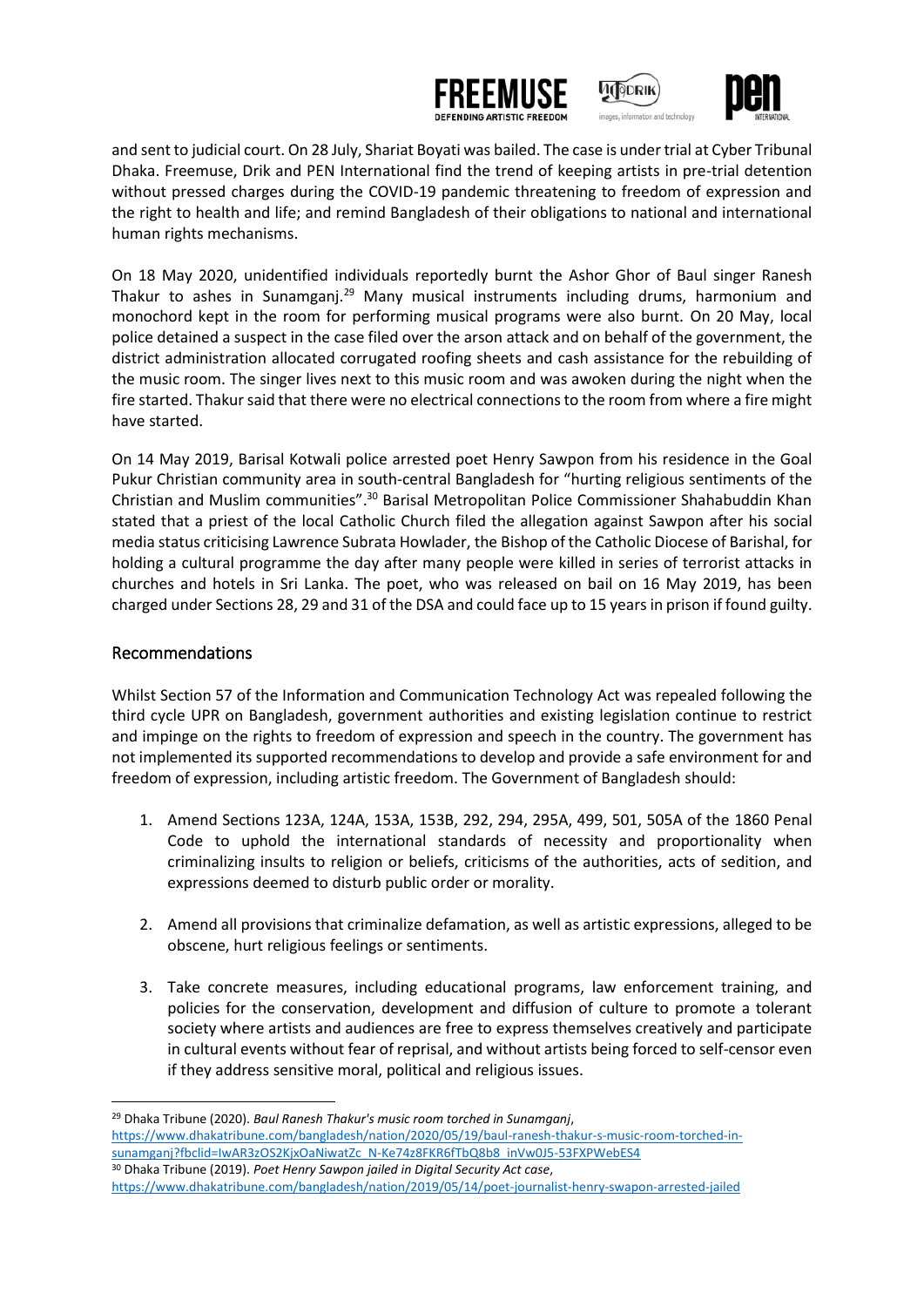





# **2. POLITICAL RIGHTS AND ACADEMIC FREEDOM Not implemented**

- **147.7** Bring legislation into conformity with the obligations under the International Covenant on Civil and Political Rights by repealing restrictive provisions that limit the rights of journalists, human rights defenders and civil society organizations to freedom of expression and free speech (Latvia)
- **147.71** Ensure democratic space for all political actors, including the implementation of domestic laws, without restrictions on the exercise of the rights to freedom of expression and of peaceful assembly (Switzerland)
- **147.75** Publicly commit to ensuring that journalists, bloggers, human rights defenders and civil society organizations are able to carry out their activities without fear of surveillance, intimidation, harassment, arrest, prosecution or retribution (Austria)

#### Violations on freedom of expression

Over the last year, PEN International has received several confidential reports of individuals targeted through the discriminatory application of the DSA in retaliation for their peaceful criticism of government policies on social media. These reports highlight how the DSA has been used by government-aligned individuals to stifle dissenting views that are published online, amounting to a form of harassment and constraining the right to free expression in a manner that runs contrary to Article 19 of the International Covenant on Civil and Political Rights.

Tensions with the Rapid Action Battalion since its formation in 2004 have led to thousands of Bangladeshi citizens being extrajudicially killed.<sup>31</sup> On 4 September 2020, 100 sympathizers of the ruling party, led by Dhaka South City Councilor Hasibur Rahman Manik, disrupted a demonstrationperformance against extrajudicial killings, staged at the University of Dhaka around a 2010 exhibition of photographs by artist and activist Shahidul Alam.<sup>32</sup> Demonstrators laid on the pavement outlined in chalk and held up images from Alam's acclaimed series *Crossfire*, which depicts sites of killings committed by the RAB. Drik reported that counter-protesters carrying pro-government placards tried to snatch away their banner and tear up their photographs, while displaying their own banners and shouting slogans. A woman complained of being groped and faced with a situation of likely outbreak of violence, the Drik event was cut short. Alongside obstructing the performance, the government aligned counter-protesters threatened performers whilst police officers failed to stop the attackers. Many prominent citizens condemned the attack, but no action was taken on the attackers.

In addition, leading filmmakers, researchers, movement organizers, artists, and free speech defenders have expressed their concern against the proposed draft of the Film Certification Act, 2019.<sup>33</sup> The

No progress perceived

<sup>&</sup>lt;sup>31</sup> Odhikar (2020). *Total Extra-judicial killings*[, http://odhikar.org/wp-content/uploads/2020/07/01\\_Statistics\\_EJK\\_2001-](http://odhikar.org/wp-content/uploads/2020/07/01_Statistics_EJK_2001-June-2020.pdf) [June-2020.pdf](http://odhikar.org/wp-content/uploads/2020/07/01_Statistics_EJK_2001-June-2020.pdf)

<sup>32</sup> Artnet News (2020). *In Bangladesh, Pro-Government Forces Disrupted a Protest Performance Featuring Photos by Artist Shahidul Alam,* <https://news.artnet.com/art-world/performance-shahidul-alam-crossfire-attacked-1908127> <sup>33</sup> The Daily Prothom Alo (2019). *Film certification laws would be dangerous for films,* 

*[https://www.prothomalo.com/entertainment/%E0%A6%9A%E0%A6%B2%E0%A6%9A%E0%A7%8D%E0%A6%9A%E0%A6%](https://www.prothomalo.com/entertainment/%E0%A6%9A%E0%A6%B2%E0%A6%9A%E0%A7%8D%E0%A6%9A%E0%A6%BF%E0%A6%A4%E0%A7%8D%E0%A6%B0-%E0%A6%B8%E0%A6%BE%E0%A6%B0%E0%A7%8D%E0%A6%9F%E0%A6%BF%E0%A6%AB%E0%A6%BF%E0%A6%95%E0%A7%87%E0%A6%B6%E0%A6%A8-%E0%A6%86%E0%A6%87%E0%A6%A8-%E0%A6%9A%E0%A6%B2%E0%A6%9A%E0%A7%8D%E0%A6%9A%E0%A6%BF%E0%A6%A4%E0%A7%8D%E0%A6%B0%E0%A7%87%E0%A6%B0-%E0%A6%9C%E0%A6%A8%E0%A7%8D%E0%A6%AF) [BF%E0%A6%A4%E0%A7%8D%E0%A6%B0-](https://www.prothomalo.com/entertainment/%E0%A6%9A%E0%A6%B2%E0%A6%9A%E0%A7%8D%E0%A6%9A%E0%A6%BF%E0%A6%A4%E0%A7%8D%E0%A6%B0-%E0%A6%B8%E0%A6%BE%E0%A6%B0%E0%A7%8D%E0%A6%9F%E0%A6%BF%E0%A6%AB%E0%A6%BF%E0%A6%95%E0%A7%87%E0%A6%B6%E0%A6%A8-%E0%A6%86%E0%A6%87%E0%A6%A8-%E0%A6%9A%E0%A6%B2%E0%A6%9A%E0%A7%8D%E0%A6%9A%E0%A6%BF%E0%A6%A4%E0%A7%8D%E0%A6%B0%E0%A7%87%E0%A6%B0-%E0%A6%9C%E0%A6%A8%E0%A7%8D%E0%A6%AF)*

*[<sup>%</sup>E0%A6%B8%E0%A6%BE%E0%A6%B0%E0%A7%8D%E0%A6%9F%E0%A6%BF%E0%A6%AB%E0%A6%BF%E0%A6%95%E0%](https://www.prothomalo.com/entertainment/%E0%A6%9A%E0%A6%B2%E0%A6%9A%E0%A7%8D%E0%A6%9A%E0%A6%BF%E0%A6%A4%E0%A7%8D%E0%A6%B0-%E0%A6%B8%E0%A6%BE%E0%A6%B0%E0%A7%8D%E0%A6%9F%E0%A6%BF%E0%A6%AB%E0%A6%BF%E0%A6%95%E0%A7%87%E0%A6%B6%E0%A6%A8-%E0%A6%86%E0%A6%87%E0%A6%A8-%E0%A6%9A%E0%A6%B2%E0%A6%9A%E0%A7%8D%E0%A6%9A%E0%A6%BF%E0%A6%A4%E0%A7%8D%E0%A6%B0%E0%A7%87%E0%A6%B0-%E0%A6%9C%E0%A6%A8%E0%A7%8D%E0%A6%AF) [A7%87%E0%A6%B6%E0%A6%A8-%E0%A6%86%E0%A6%87%E0%A6%A8-](https://www.prothomalo.com/entertainment/%E0%A6%9A%E0%A6%B2%E0%A6%9A%E0%A7%8D%E0%A6%9A%E0%A6%BF%E0%A6%A4%E0%A7%8D%E0%A6%B0-%E0%A6%B8%E0%A6%BE%E0%A6%B0%E0%A7%8D%E0%A6%9F%E0%A6%BF%E0%A6%AB%E0%A6%BF%E0%A6%95%E0%A7%87%E0%A6%B6%E0%A6%A8-%E0%A6%86%E0%A6%87%E0%A6%A8-%E0%A6%9A%E0%A6%B2%E0%A6%9A%E0%A7%8D%E0%A6%9A%E0%A6%BF%E0%A6%A4%E0%A7%8D%E0%A6%B0%E0%A7%87%E0%A6%B0-%E0%A6%9C%E0%A6%A8%E0%A7%8D%E0%A6%AF)*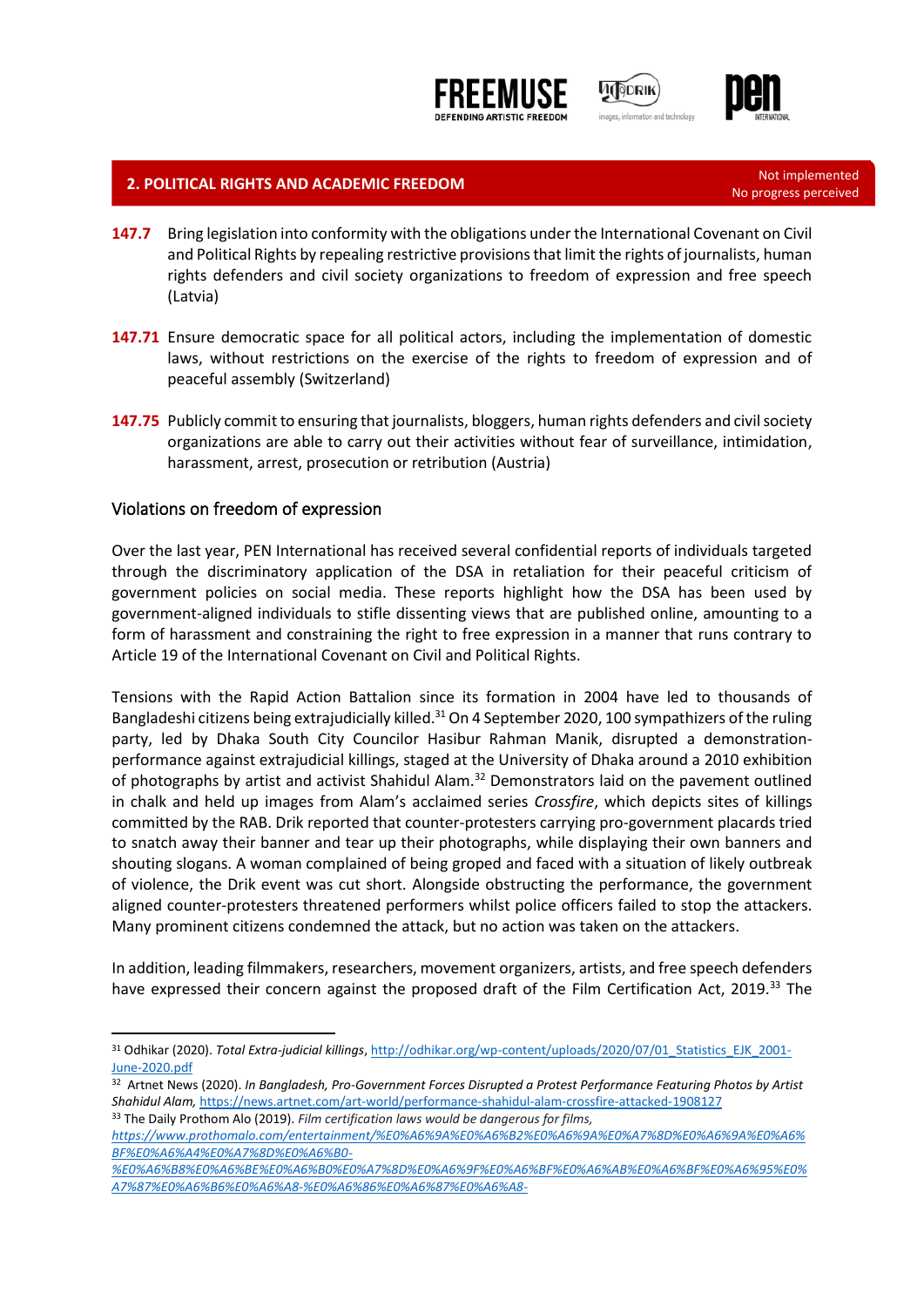





proposed draft will restrict and curb the artistic freedom, creativity, and freedom of expression of artists, filmmakers, and film crews, considering the film's current technological excellence. Artistic expression and creative freedom should not disproportionately be curtailed, and certification of any films should be responsive to social change. Bangladesh should not hinder artists from adhering to its obligations under international human rights laws and principles.

Academic freedom is also at risk in Bangladesh. Three government college teachers have been fired for writing about COVID-19 on social media, an investigation is underway against one BRAC University teacher for conducting research on COVID-19, and many private university teachers' salaries are being partially deducted on various pretexts. One of the rationales provided by the university authorities is their inability to admit new students. On 8 April 2020, Ferdousi Begum Milli, an Associate Professor in the Department of Political Science at Sikandar Ali Chowdhury Degree College in the Kalikapur area of Patuakhali municipal town was detained by the police for writing an 'offensive' post on Facebook about the Prime Minister, Director of IEDCR and President of BGMEA.<sup>34</sup>

On 18 June 2020, Rajshahi University lecturer Kazi Jahidur Rahman was arrested from his home after allegedly making 'defamatory' comments on social media about former minister and Awami League leader Mohammed Nasim, who died on 12 June 2020.<sup>35</sup> In a case filed by Tapos Kumar Saha, a lawyer, Rahman was released on bail after 71 days of detention. Similarly, Sirajam Munira, a lecturer at Begum Rokeya University, was arrested on 13 June 2020 on the same accusation of making defamatory comments about Nasim on social media with the intention of hurting public sentiments. <sup>36</sup> After being arrested immediately following Begum Rokeya University registrar Abu Hena Mustafa Kamal filing the case on 13 June, Munira was granted bail on 5 August.

On 25 March 2020, the Ministry of Education in Bangladesh suspended two teachers from two government colleges, Assistant Professor Kazi Zakia Ferdousi of Gafargaon Government College in Mymensingh and Shahadat Ullah Kaiser, a Lecturer in the philosophy department of Barisal Government Women's College, for posting 'provocative' statements and pictures on Facebook.<sup>37</sup> According to the notice, their statement was not in line with the government's ongoing coordinated efforts to control the COVID-19 pandemic. The temporary suspension order states that teachers are being dismissed for misconduct under the Government Employees (Discipline and Appeal) Rules 2018, for their activities "against government management, discipline and public interest".

Further, on 22 March, a research report by BRAC University teacher Malay Kanti Mridha and two public health experts and epidemiologist at Johns Hopkins University in the United States claimed that if the government did not take steps to control the coronavirus, more than half a million people could die from the infection in Bangladesh. After the report was published, a statement signed by Sabina Fayez Rashid, Dean of the James P. Grant School of Public Health at BRAC University, said that "no research has been done on the COVID-19 situation in Bangladesh, no one has been asked to do so or published

- <sup>35</sup> Dhaka Tribune (2020). *RU teacher out on bail in DSA case,*
- <https://www.dhakatribune.com/bangladesh/nation/2020/08/28/ru-teacher-out-on-bail-in-dsa-case> <sup>36</sup> Dhaka Tribune (2020). H*C grants bail to BRUR teacher Sirajum Munira,*

*[<sup>%</sup>E0%A6%9A%E0%A6%B2%E0%A6%9A%E0%A7%8D%E0%A6%9A%E0%A6%BF%E0%A6%A4%E0%A7%8D%E0%A6%B0%E0%](https://www.prothomalo.com/entertainment/%E0%A6%9A%E0%A6%B2%E0%A6%9A%E0%A7%8D%E0%A6%9A%E0%A6%BF%E0%A6%A4%E0%A7%8D%E0%A6%B0-%E0%A6%B8%E0%A6%BE%E0%A6%B0%E0%A7%8D%E0%A6%9F%E0%A6%BF%E0%A6%AB%E0%A6%BF%E0%A6%95%E0%A7%87%E0%A6%B6%E0%A6%A8-%E0%A6%86%E0%A6%87%E0%A6%A8-%E0%A6%9A%E0%A6%B2%E0%A6%9A%E0%A7%8D%E0%A6%9A%E0%A6%BF%E0%A6%A4%E0%A7%8D%E0%A6%B0%E0%A7%87%E0%A6%B0-%E0%A6%9C%E0%A6%A8%E0%A7%8D%E0%A6%AF) [A7%87%E0%A6%B0-%E0%A6%9C%E0%A6%A8%E0%A7%8D%E0%A6%AF](https://www.prothomalo.com/entertainment/%E0%A6%9A%E0%A6%B2%E0%A6%9A%E0%A7%8D%E0%A6%9A%E0%A6%BF%E0%A6%A4%E0%A7%8D%E0%A6%B0-%E0%A6%B8%E0%A6%BE%E0%A6%B0%E0%A7%8D%E0%A6%9F%E0%A6%BF%E0%A6%AB%E0%A6%BF%E0%A6%95%E0%A7%87%E0%A6%B6%E0%A6%A8-%E0%A6%86%E0%A6%87%E0%A6%A8-%E0%A6%9A%E0%A6%B2%E0%A6%9A%E0%A7%8D%E0%A6%9A%E0%A6%BF%E0%A6%A4%E0%A7%8D%E0%A6%B0%E0%A7%87%E0%A6%B0-%E0%A6%9C%E0%A6%A8%E0%A7%8D%E0%A6%AF)*

<sup>34</sup> Manab Zamin (2020). *College teacher arrested for posting offensive post on Facebook in Patuakhali,* [https://mzamin.com/article.php?mzamin=](https://mzamin.com/article.php?mzamin=221177)221177

<https://www.dhakatribune.com/bangladesh/court/2020/08/05/hc-grants-bail-to-brur-teacher-sirajum-munira> <sup>37</sup> New Age Bangladesh (2020). *2 college teachers suspended for comment on PPE shortage,*

<https://www.newagebd.net/article/103286/2-college-teachers-suspended-for-comment-on-ppe-shortage>